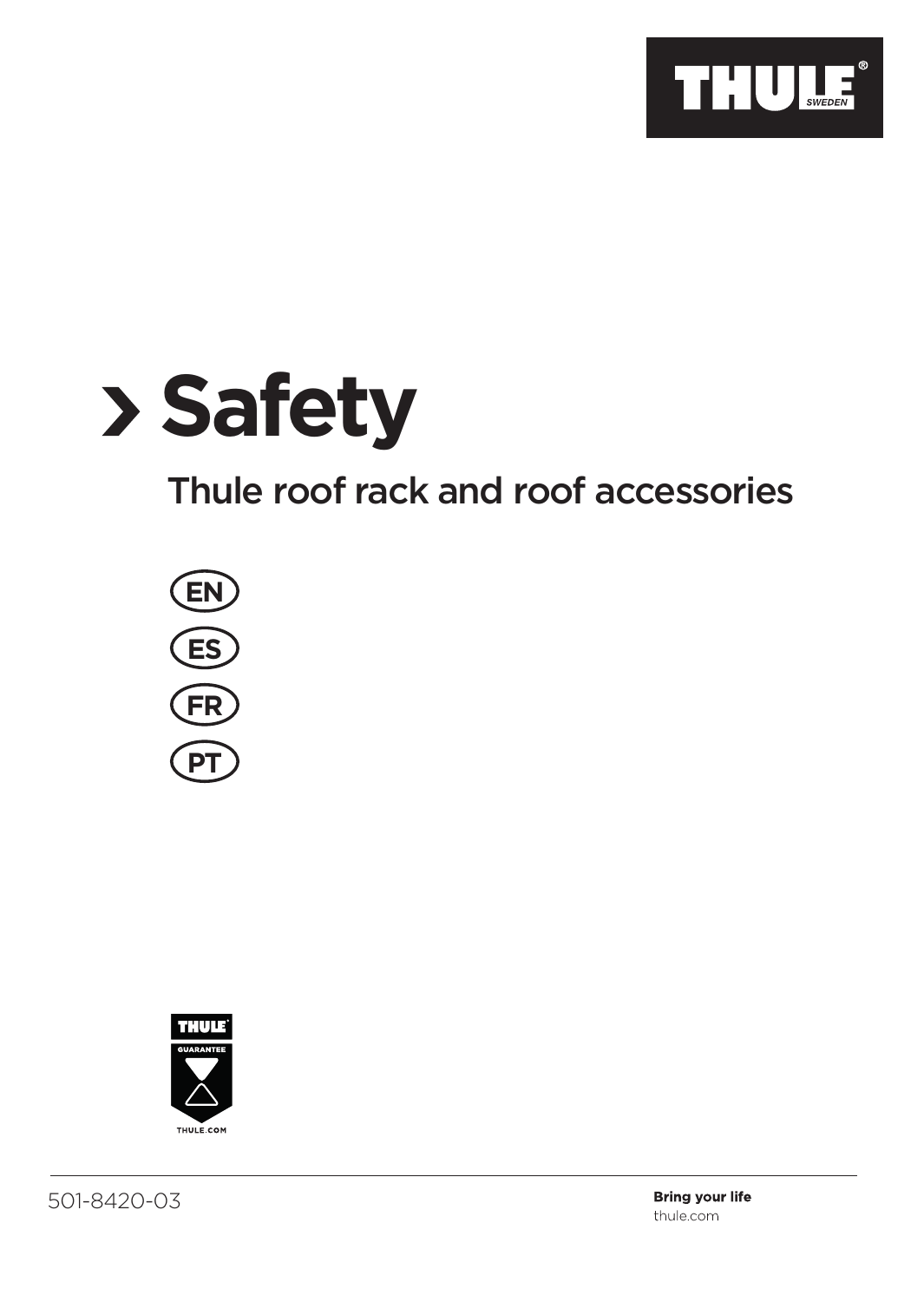

# A.0 Fitting

- A.1 Check with the assembly instructions that all the necessary parts are present.
- A.2 Clean the car roof and those parts of the product that come into contact with the roof before and regularly during use.
- A.3 Go through and carefully follow the assembly instructions and the recommendation list, if one is included. Then fit the unit in the correct sequence, that is to say 1, 2, 3 and so on.
- A.4 If no special fitting positions are given in the assembly instructions, try to maintain a minimum distance of 24  $\frac{1}{2}$  / 700 mm between the load carrier bars.
- A.5 When carrying long loads, the distance between the load carrier bars should not be less than  $23<sup>5</sup>/s''$  / 600 mm.
- A.6 Every time the unit is fitted, check that the load carrier is sitting securely on the roof. Try to push and pull the carrier out of its locked position. Try also to pull out the tensioning tabs from the roof edge. If you manage to move any part of the unit, the load carrier must be secured more firmly. This test should be carried out regularly.
- A.7 Some types of sunroof and radio antenna cannot be used when the carrier is fitted.
- A.8 The roof rack is permitted to be assembled on cars with glass roof, unless otherwise is specified in mounting instruction.
- A.9 The manufacturer can not be held responsible for personal damages of property or lost of fortune caused by incorrect mounting or use of the product.
- A.10 No modifications to the product are permitted.
- A.11 Consult with your dealer if you have any questions regarding the operations and limits of the products. Review all instructions and warranty information carefully.

# B.0 Loading

- B.1 The maximum load specified in the assembly instructions is not to be exceeded. However, this limit is always subordinate to the maximum load recommended by the manufacturer of the car itself. It is always the lower maximum recommended load that applies. Max. roof load = load carrier weight + any fitted carrier accessories + the weight of the load itself.
- B.2 The load may not significantly exceed the load carrier's width, and it should always be spread evenly across the load carrier and with the lowest possible centre of gravity.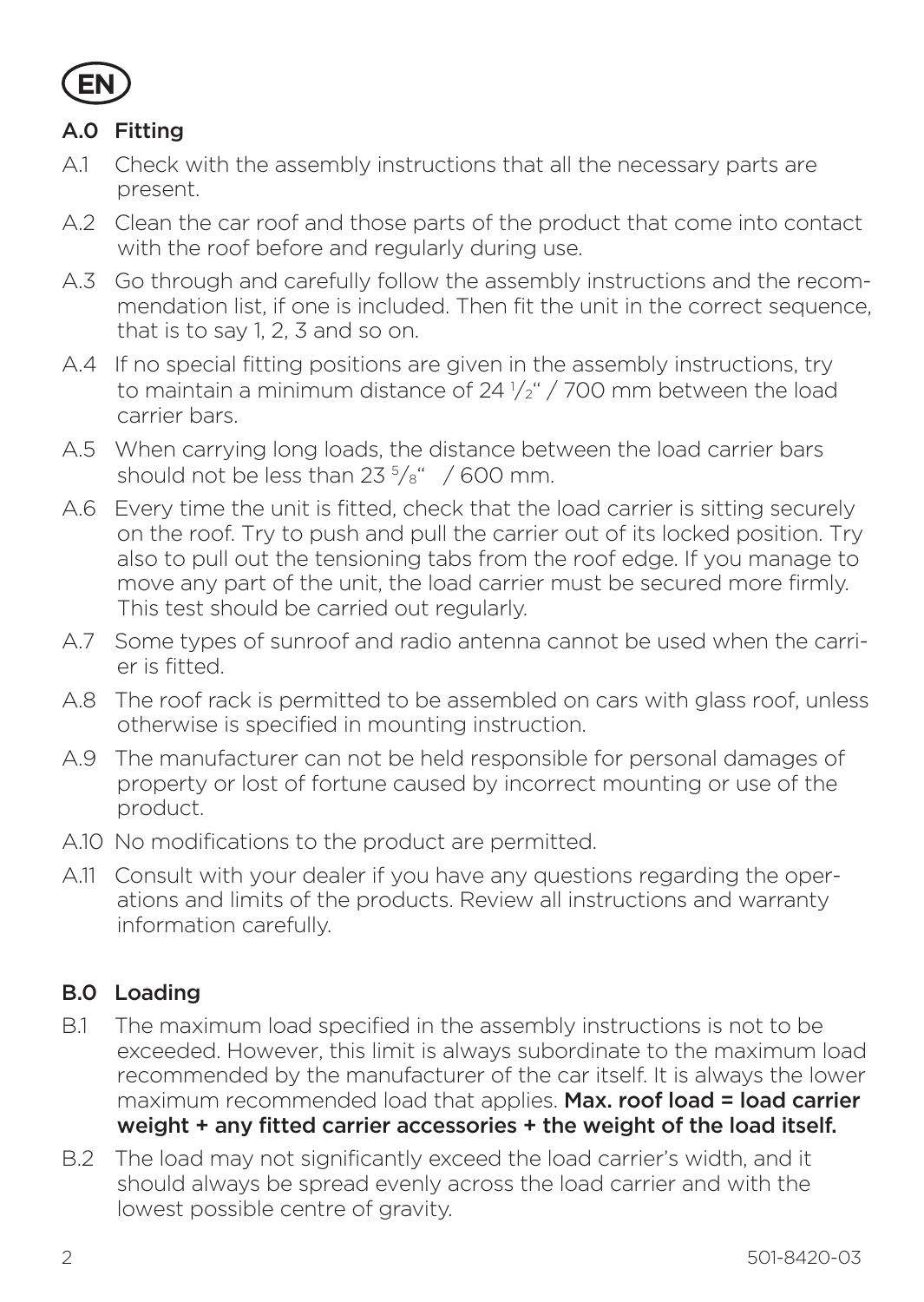- B.3 Maximum load applies to driving as well as parked vehicle.
- B.4 When several surfboards are being carried, they should not be placed beside each other but instead one on top of the other.
- B.5 When carrying surfboards and other long items, these shall be secured both at the front and the rear of the vehicle.
- B.6 Skis must be carried with their pointed ends facing the rear of the vehicle.
- B.7 All loose or removable parts of the load such as bike child seats, tyre pumps, fins and so on should be taken off prior to loading.
- B.8 The load should be thoroughly secured. Elastic bungees are not to be used.
- B.9 The load's security should be checked after a short distance, and thereafter at suitable intervals. Tighten the load's securing straps whenever necessary.

NOTE! Always check that the load is securely attached.

# C.0 Driving properties and regulations

- C.1 The vehicle's speed must always be adjusted to the load being carried and the current driving conditions, such as the road type, road quality, wind conditions, traffic intensity and applicable speed limits, but must under no circumstances exceed 80 Mph / 130 km/h. Applicable speed limits and other traffic regulations must always be observed.
- C.2 Drive slowly over speed bumps, maximum speed 6 Mph / 10 km/h.
- C.3 Note that the vehicle's total height increases when upright loads are carried.
- C.4 The vehicle's driving characteristics and braking behaviour change and its vulnerability to side-winds increases when a load is carried on the roof.
- C.5 Products fitted with a lock should always be locked during transport.
- C.6 Adapt your speed to the conditions of the road and load being carried, check tension of load carrier frequently, especially when travelling on rough roads.

# D.0 Maintenance

- D.1 Check and replace worn-out or defective parts.
- D.2 The load carrier should always be cleaned and maintained, especially in the winter.
- D.3 When not in use, the product should be removed from the vehicle.
- D.4 When the product is removed from the vehicle, all loose parts should be stored safely.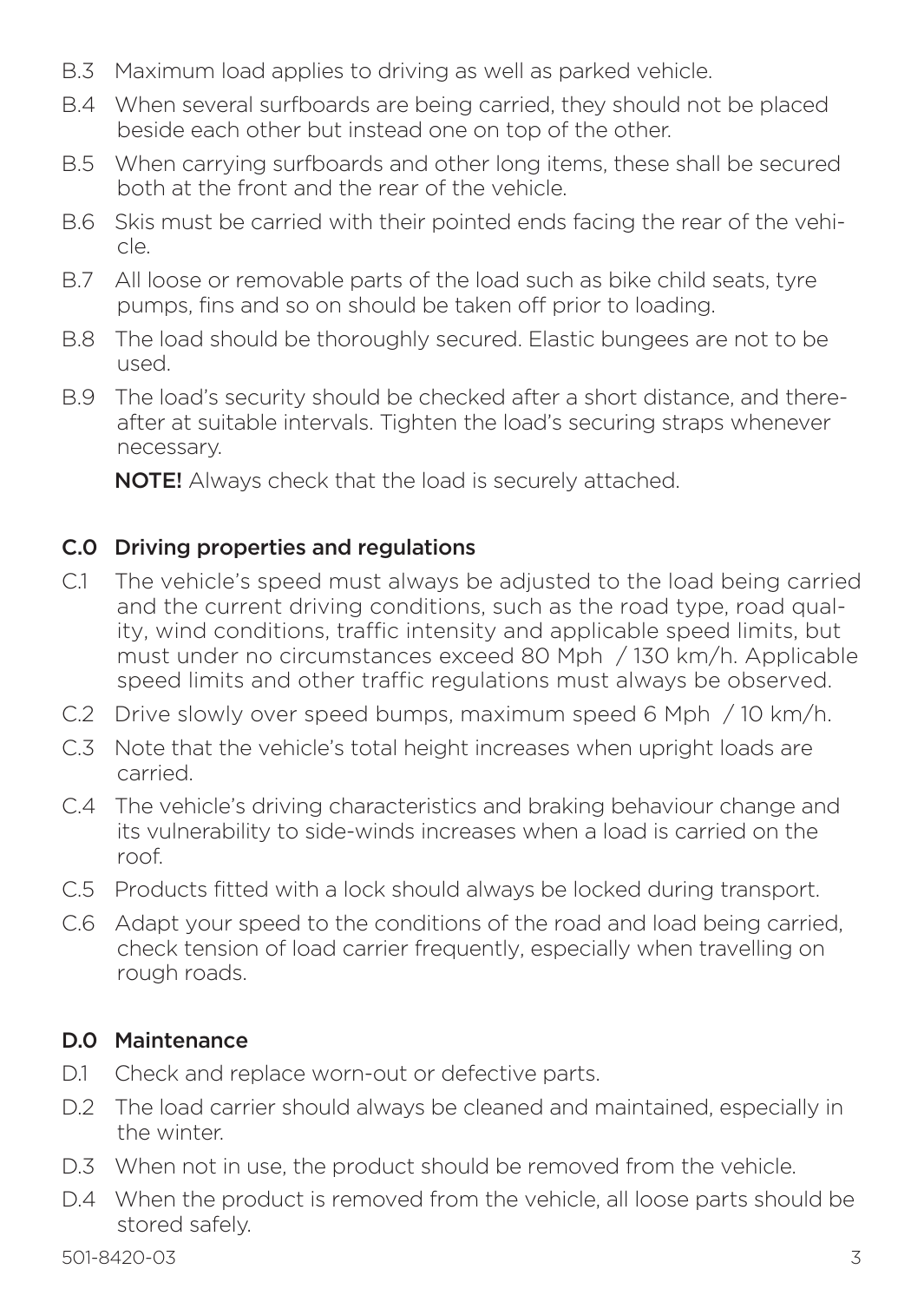

#### A.0 Montaje

- A.1 Controle con las instrucciones de montaje que no falte ninguna de las piezas integrantes.
- A.2 Limpie el techo del automóvil y las piezas del producto que estén en contacto con el techo.
- A.3 Lea y siga cuidadosamente las instrucciones de montaje y la lista de recomendaciones, si la hubiera. Efectúe luego el montaje por etapas, 1, 2, etc.
- A.4 Si en las instrucciones no se indican posiciones de montaje especiales, se intentará mantener una distancia mínima de 24 <sup>1</sup> /2" / 700 mm entre las secciones del portaequipajes.
- A.5 Al transportar cargas largas la distancia entre las secciones portaequipajes no deberá ser inferior a 23 <sup>5</sup> /8" / 600 mm.
- A.6 Después de cada montaje controle que el portaequipajes quede instalado de forma segura sobre le techo. Para ello, intente alterar su posición. Intente también desplazar las piezas de sujeción fuera del borde del techo. Si usted puede hacer alguna de estas dos cosas el portaequipajes tiene que afirmarse mejor. Esta prueba debe hacerse periódicamente.
- A.7 Algunos tipos de techo corredizo y antenas no pueden utilizarse cuando el producto está montado.
- A.8 El portaequipajes de techo se puede instalar en vehículos con techo de vidrio, a menos que se indique lo contrario en las instrucciones de montaje.
- A.9 No puede hacerse responsable al fabricante de los daños personales o en las propiedades provocados por el montaje o uso incorrecto del producto.
- A.10 No está permitido hacer modificaciones en el producto.
- A.11 Consulte a su distribuidor si tiene alguna duda sobre el funcionamiento y los límites de los productos. Lea detenidamente todas las instrucciones y la información de garantía.

# B.0 Carga

B.1 No deberá rebasarse la carga máxima indicada en las instrucciones de montaje. No obstante hay que tener en cuenta las instrucciones del fabricante del automóvil acerca de la carga máxima permisible. Si las cargas máximas recomendadas fueran diferentes, la carga válida es la menor de ellas. Carga máx. sobre el techo = peso de las secciones portaequipajes + posibles accesorios + peso de la carga.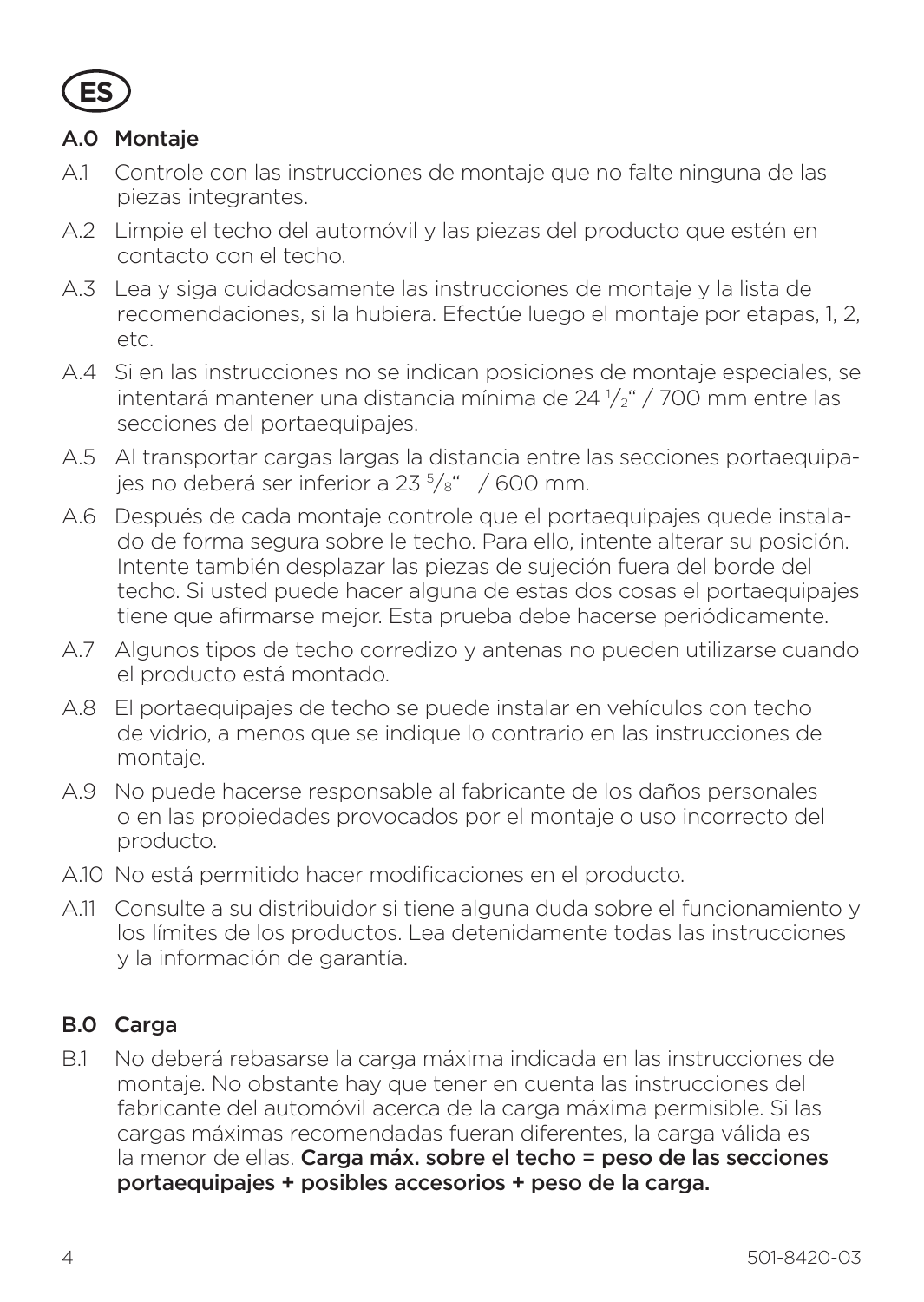- B.2 La carga no debe sobrepasar en un grado importante la anchura lateral del portaequipajes, y debe distribuirse uniformemente sobre el portaequipajes de modo que el centro de gravedad sea lo más bajo posible.
- B.3 La carga máxima se aplica tanto al vehículo en movimiento como al vehículo aparcado.
- B.4 Cuando se transporten varias tablas de surf, éstas no deberán colocarse unas junto a otras, sino superpuestas.
- B.5 Al transportar tablas de surf y otros objetos largos, estos deberán sujetarse también al vehículo por delante y detrás.
- B.6 Los esquís deberán transportarse con las puntas dirigidas hacia atrás.
- B.7 Deberán quitarse todas las piezas sueltas o que puedan soltarse de la carga, por ej. silla para niños, bomba de inflar ruedas de la bicicleta, aletas, etc.
- B.8 La carga deberá sujetarse bien. No está permitido utilizar gomas elásticas tipo "pulpo".
- B.9 La sujeción de la carga deberá controlarse después de un breve recorrido, y luego a intervalos apropiados. Tense la sujeción de la carga siempre que sea necesario.

**IIMPORTANTE!** Controle siempre la sujeción de la carga.

#### C.0 Características de conducción y normas

- C.1 La velocidad del vehículo debe ajustarse siempre a la carga que se transporta y a las condiciones de conducción en cada momento como, por ejemplo, el tipo de carretera, el estado de la misma, el viento, la intensidad del tráfico y los límites de velocidad aplicables, aunque en ningún caso debe superar los 80 Mph / 130 km/h. Siempre deben respetarse los límites de velocidad aplicables y las demás normativas de tráfico.
- C.2 Conduzca lentamente cuando haya bandas reductoras de velocidad, máximo 6 Mph / 10 km/h.
- C.3 Tenga especialmente en cuenta que la altura del vehículo aumenta cuando se transportan cargas colocadas en posición vertical.
- C.4 Además, la carga sobre el techo altera las características de conducción del automóvil, y su sensibilidad al viento lateral.
- C.5 Los productos que van provistos de cerradura siempre deberán estar cerrados con llave durante el trayecto.
- C.6 Adapte la velocidad a las condiciones de la carretera y de la carga que transporta, compruebe con regularidad la tensión del portaequipajes, en especial en carreteras sin asfaltar.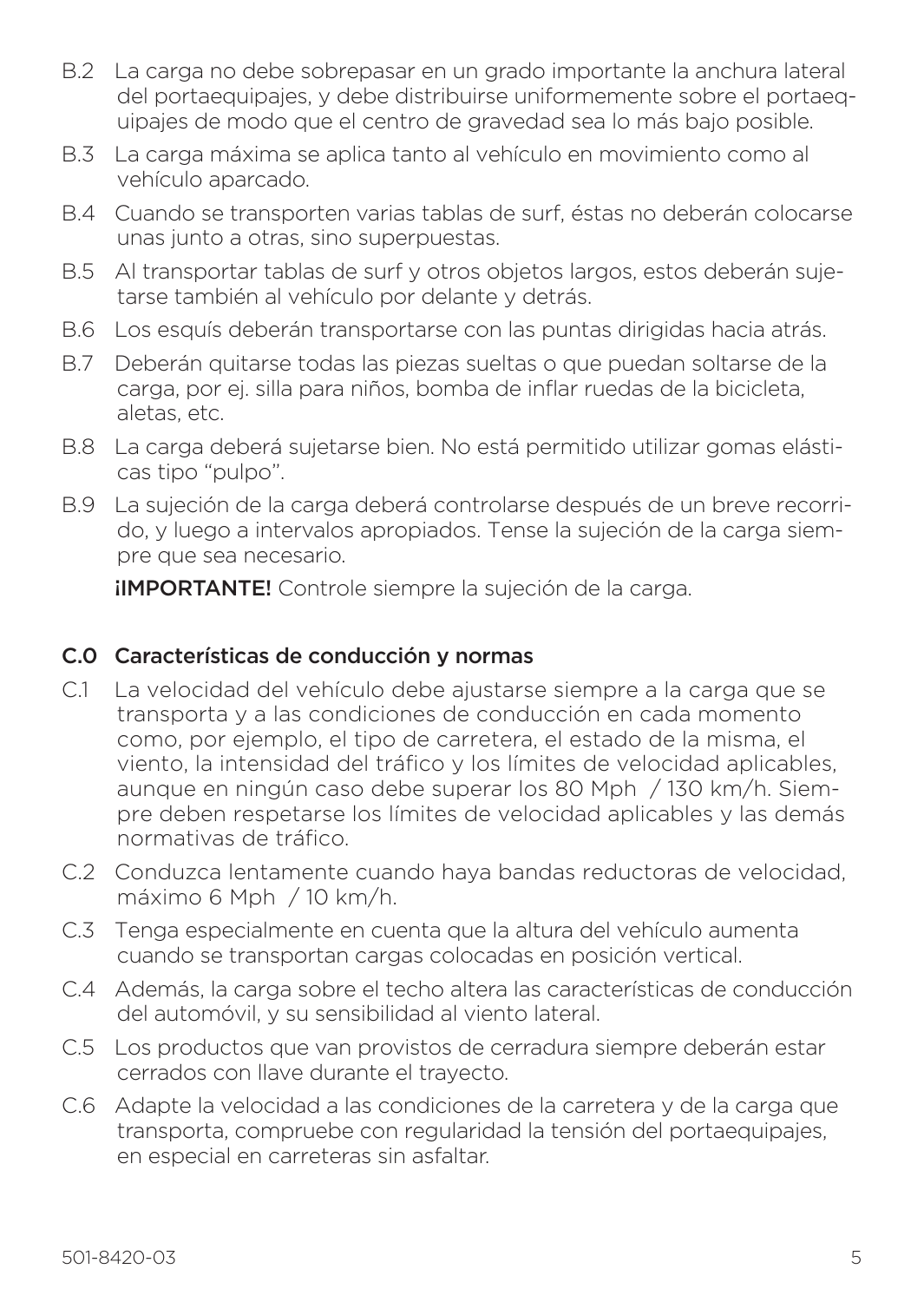# D.0 Mantenimiento

- D.1 Controle y cambie las piezas desgastadas o deterioradas del producto.
- D.2 El portaequipajes deberá limpiarse y recibir mantenimiento siempre, en especial en invierno.
- D.3 Cuando el producto no se utilice, debe desmontarse.
- D.4 En caso de desmontar el producto, las piezas sueltas deberán conservarse de forma segura.



#### **A.0 Installation**

- A.1 Vérifier avec les «Instructions de montage» que toutes les pièces sont présentes dans l'emballage.
- A.2 Laver et essuyer le toit de la voiture ainsi que les parties du produit en contact avec celui-ci.
- A.3 Lire attentivement les instructions de montage et respecter l'ordre des schémas explicatifs lors de l'installation du produit; si une liste d'affectation est incluse ne pas oublier de la consulter.
- A.4 Si aucune indication n'est précisée sur le positionnement des barres sur toit, essayer de maintenir un écartement minimum de 24 <sup>1</sup> /2" / 700 mm entre les deux barres.
- A.5 Pour le transport d'objets longs l'écartement entre les barres ne doit pas être inférieur à 23 <sup>5</sup> /8" / 600 mm.
- A.6 Avant chaque utilisation vérifier que les barres sont solidement fixées sur le toit, en les secouant pour essayer de les faire bouger. Vérifier qu'il est impossible d'arracher les pattes de fixation; si ce n'est pas le cas, il est alors nécessaire de resserrer plus fermement les barres. Répéter ces tests régulièrement.
- A.7 Certains toits ouvrants ou antennes ne pourront être utilisés lorsque les barres de toit sont fixées sur la voiture.
- A.8 Le montage d'une barre de toit sur une voiture dotée d'un toit en verre est autorisée, sauf indication contraire dans les instructions de montage.
- A.9 Le fabricant ne peut être tenu responsable en cas de dommage personnel ou perte causé par une installation ou une utilisation incorrecte du produit.
- A.10 Ce produit ne doit subir aucune modification.
- A.11 Consultez votre revendeur pour toute question relative au fonctionnement et aux limites des produits. Examinez attentivement toutes les instructions et informations de garantie.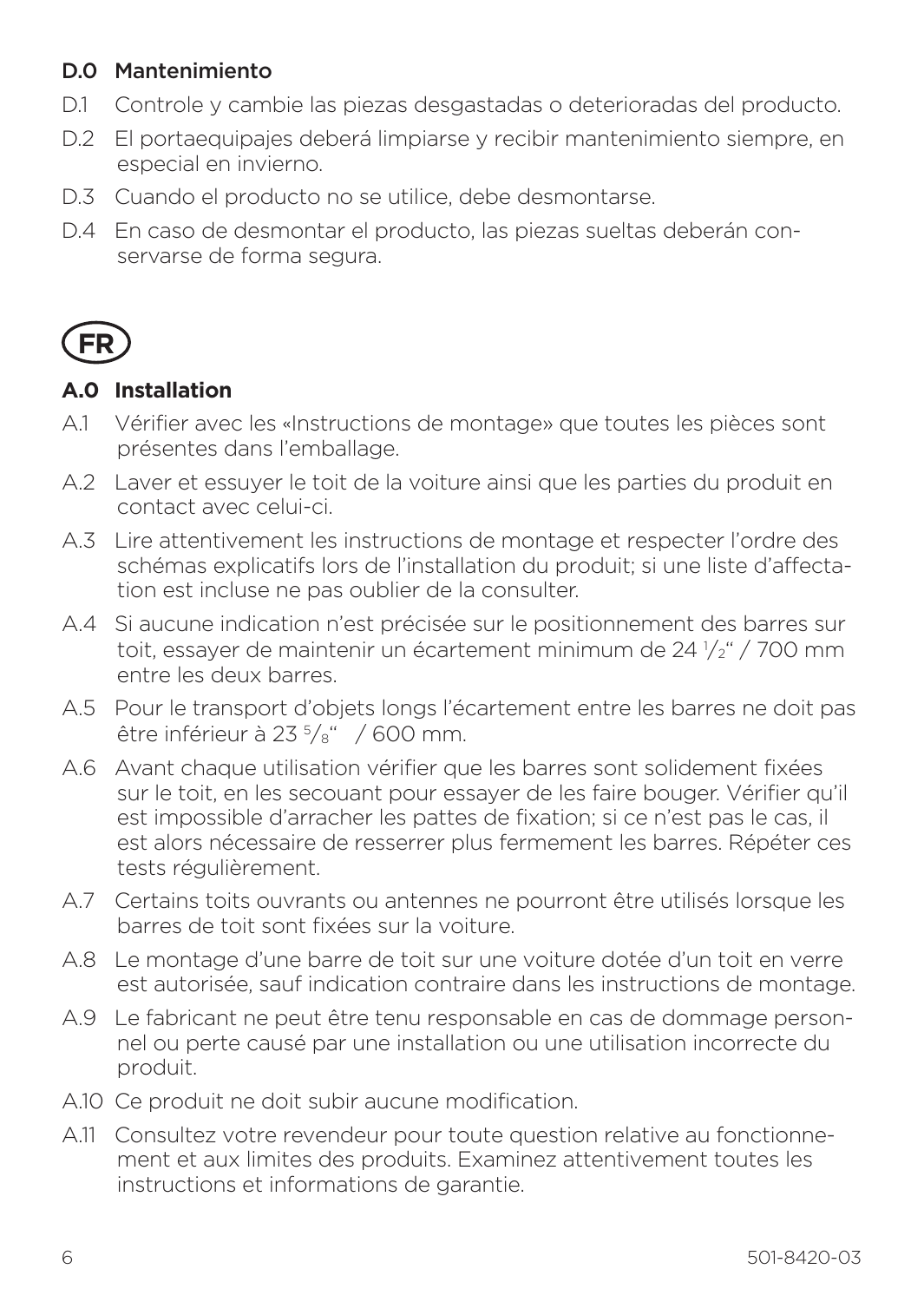#### B.0 Chargement

- B.1 Ne pas dépasser la charge maxi indiquée dans les instructions de montage. Vérifier toutefois que le constructeur auto ne spécifie pas une charge inférieure, auquel cas cette dernière prévaut. Charge maxi sur le toit = Poids: des barres de toit + Accessoires éventuels + Chargement.
- B.2 Garder à l'esprit que latéralement, le chargement ne doit pas dépasser par rapport aux barres de toit; par ailleurs le chargement doit être réparti de manière homogène sur les barres, en recherchant le cen tre de gravité le plus bas possible.
- B.3 Les charges maximales s'appliquent aussi bien aux véhicules en mouvement qu'aux véhicules garés.
- B.4 Lors du transport de plusieurs planches de surf, elles doivent êtres placées les unes sur les autres et non pas les unes à coté des autres.
- B.5 Lors du transport d'objets longs type planches à voiles ou autres, il est nécessaire de les fixer à l'avant et à l'arrière de la voiture.
- B.6 Les skis doivent être transportés avec les spatules vers l'arrière.
- B.7 Ne pas oublier d'enlever les accessoires susceptibles de se détacher du matériel transporter, ainsi sur les vélos: les sièges pour enfants, pompes, gourdes, …
- B.8 Le chargement doit être solidement fixé avec des sangles; ne pas utiliser tendeurs et autres sandows.
- B.9 Contrôler la fixation du chargement après plusieurs kilomètres, puis à intervalles réguliers en resserrant si nécessaire.

ATTENTION: Toujours vérifier la fixation du chargement.

# C.0 Conduite et Réglementation

- C.1 La vitesse du véhicule doit constament être ajustée en fonction du chargement transporté et des conditions de route, telles que le type et la qualité de la route, les conditions météorologiques, l'intensité du trafic et les limitations de vitesse en vigueur, mais ne doit en aucun cas dépasser 80 Mph / 130 km/h. Les limitations de vitesse applicables et l'ensemble de la législation routière en vigueur doivent toujours être observées.
- C.2 Roulez lentement sur les dos d'âne, à une vitesse maximum de 6 Mph / 10 km/h.
- C.3 Attention, à la hauteur du véhicule notamment lors du transport de vélos sur les barres de toit.
- C.4 Un chargement sur le toit modifie la tenue de route et le freinage du véhicule, ainsi que la sensibilité à la prise au vent latéral.
- C.5 Les produits livrés avec des verrous doivent être systématiquement fermés à clé lors du transport.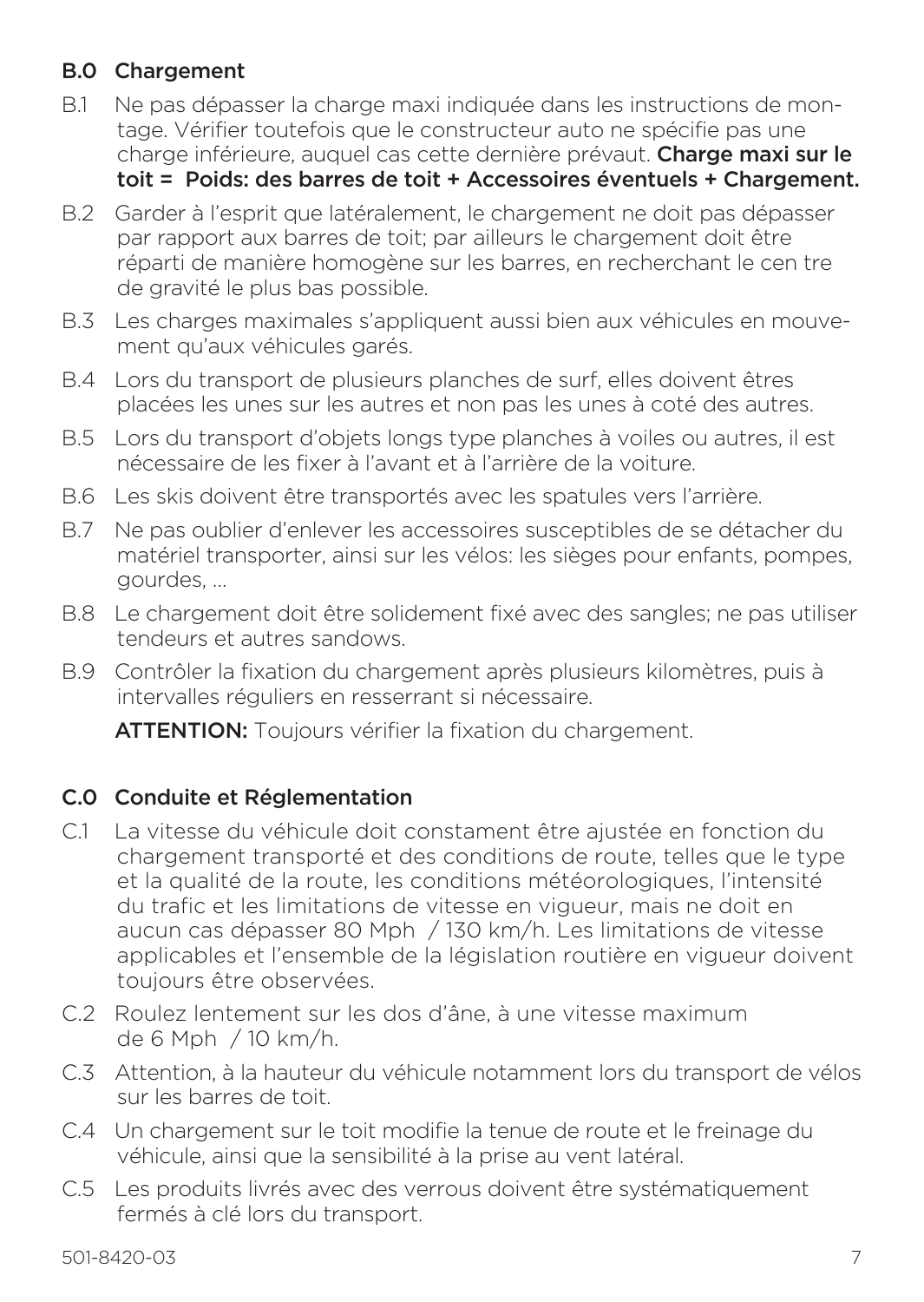C.6 Adaptez votre vitesse aux conditions de route et au chargement transporté. Contrôlez régulièrement la tension du chargement, surtout si vous voyagez sur des routes accidentées.

# D.0 Entretien

- D.1 Contrôler et remplacer les pièces défectueuses le cas échéant.
- D.2 Nettoyer et entretenir les barres de toit avec soin notamment en hiver.
- D.3 Démonter les barres de toit lorsqu'elles ne servent pas.
- D.4 Ranger et conserver soigneusement toutes les pièces des barres lorsqu'elles sont démontées.



#### A.0 Fixando o Rack

- A.1 Lavar e secar o teto do Carro e as partes do Rack que terão contato com o teto.
- A.2 Siga os detalhes nas instruções de montagem. Na maioria das vezes, as instruções especificam a distância entre as Barras do Rack. Se nenhuma instrução específica for recomendada, tente manter uma distância mínima de 24 <sup>1</sup> /2" / 700 mm entre as Barras do Rack.
- A.3 Quando transportar cargas compridas como pranchas de Surf, Caixas Porta Bagagem etc, a distância das Barras do Rack não devem ser menor que 23 <sup>5</sup> /8" / 600 mm.
- A.4 Verifique antes de cada instalação que o Rack esteja fixado de forma firme e segura no teto. Tente mudar o Rack de posição. Tente também puxar as peças de fixação. Se tiver sucesso em qualquer dos testes, o Rack deve ser melhor fixado. Este teste deve ser feito freqüentemente em viagens longas.
- A.5 As barras do Rack não devem exceder as laterais do carro. Nós recomendamos que não exceda maisda metade da distância entre o Suporte de Barra e a lateral do carro. Certifique se que nenhum acessório do Rack e a carga toquem o teto do carro.
- A.6 Todos os produtos estão projetados para proporcionar um transporte seguro e tem um encaixe perfeito para evitar danificar o seu carro. Essa característica possibilita ter um Rack correto para seu carro e que ele fixe adequada mente. Não são permitidas modificações no produto.
- A.7 Produtos com fechos inclusos devem sempre ser trancados durante a utilização.
- A.8 O rack para teto pode ser montado em veículos equipados com teto solar, a menos que especificado de outra forma nas instruções de montagem.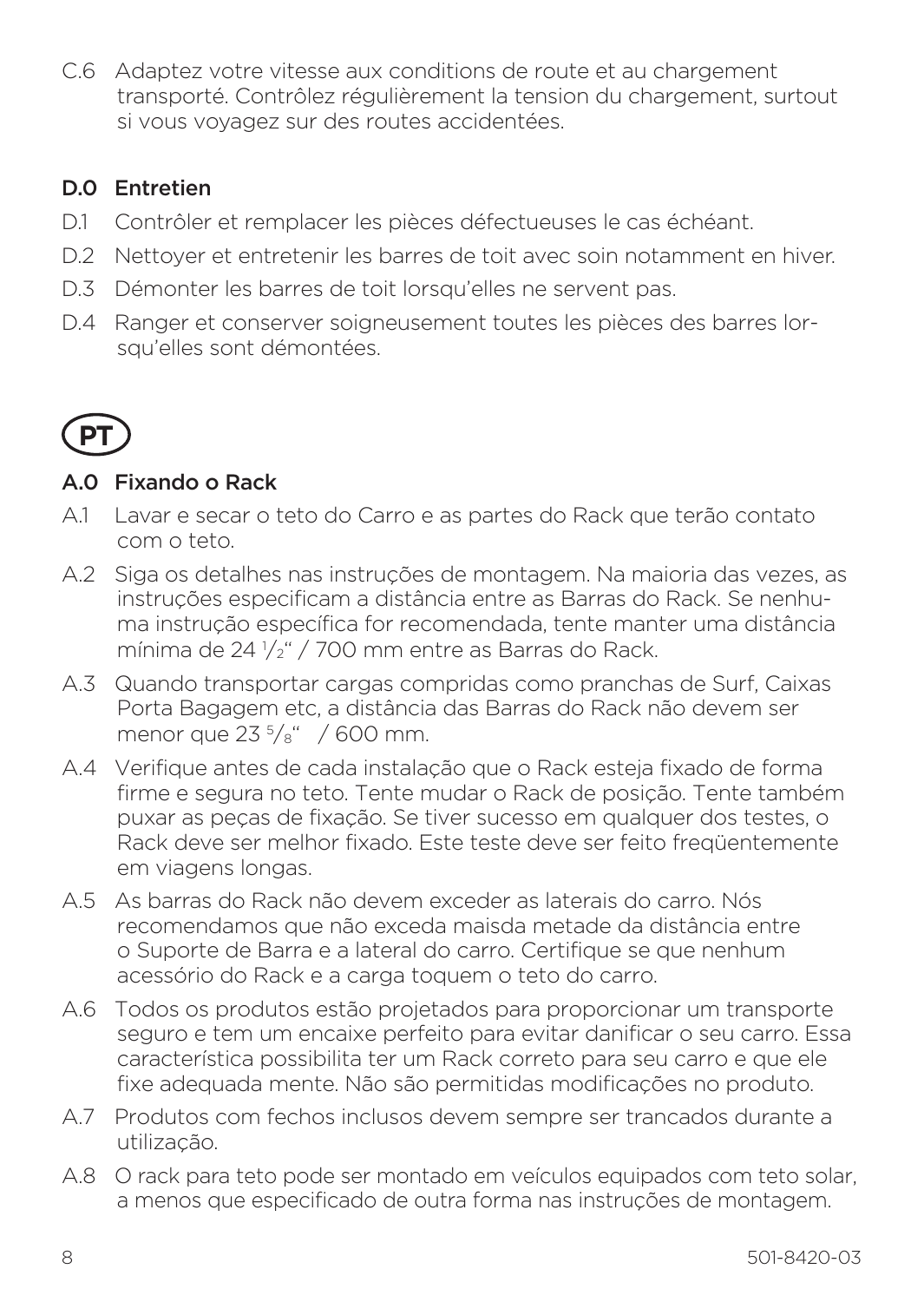- A.9 O fabricante não poderá ser responsabilizado por danos pessoais de propriedade ou perdas financeiras causadas pela montagem ou uso incorretos do produto.
- A.10 Alguns tipos de Teto Solar não podem ser abertos com o Rack. Cargas compridas como Caixas Porta Bagagem e outros equipamentos podem impossibilitar a abertura do Porta Malas.
- A.11 Consulte seu revendedor em caso de dúvidas sobre a operação e as limitações dos produtos. Leia todas as instruções e informações de garantia com atenção.

#### B.0 Segurança da Carga

- B.1 A capacidade de carga máxima no manual de montagem não deve ser excedida. O manual do proprietário do fabricante do carro também deve ser consultado e seguido. Sempre a menor carga deve ser obedecida. Capacidade de carga máxima= peso do Rack + acessórios + peso da carga.
- B.2 A carga deve ser fixada firmemente utilizando fitas de fixação ou similar. Elásticos não devem ser utilizados.
- B.3 A carga dentro da Caixa Porta Bagagem também deve ser fixado com fitas de fixação. A maior parte da carga deve ser posicionada no meio da caixa.
- B.4 A carga maxima aplica-se à condução, bem como ao veículo estacionado.
- B.5 Depois de um trajeto curto e posteriormente em intervalos apropriados deve-se verificar se carga esta bem fixa.
- B.6 A carga não deve exceder as laterais do Rack, e deve ser distribuída ao longo da Barra e com o menor centro de gravidade possível. Qualquer parte da carga que ultrapasse o carro na frente ou traseira deve ser identificado de acordo com as leis locais.
- B.7 Quando transportar Pranchas de Surf ou qualquer outro objeto comprido (que podem gerar uma força para cima) como carga devem ser amarrados na parte dianteira e traseira do carro. Se mais de uma prancha de surf for transportada, elas não devem ficar uma ao lado da outra, e sim uma acima da outra para reduzir a força para cima.
- B.8 Se pranchas de surf tieverem quilhas removíveis elas devem ser retiradas.
- B.9 Esquis devem ser transportados com as pontas para trás.

CUIDADO! Sempre verifique se a carga está bem fixada.

#### C.0 Características de dirigibilidade e leis

C.1 A velocidade do veículo deverá ser sempre ajustada à carga sendo transportada e às condições de direção atuais, como tipo e qualidade do pavimento, condições de vento, intensidade do tráfego e limites

501-8420-03 9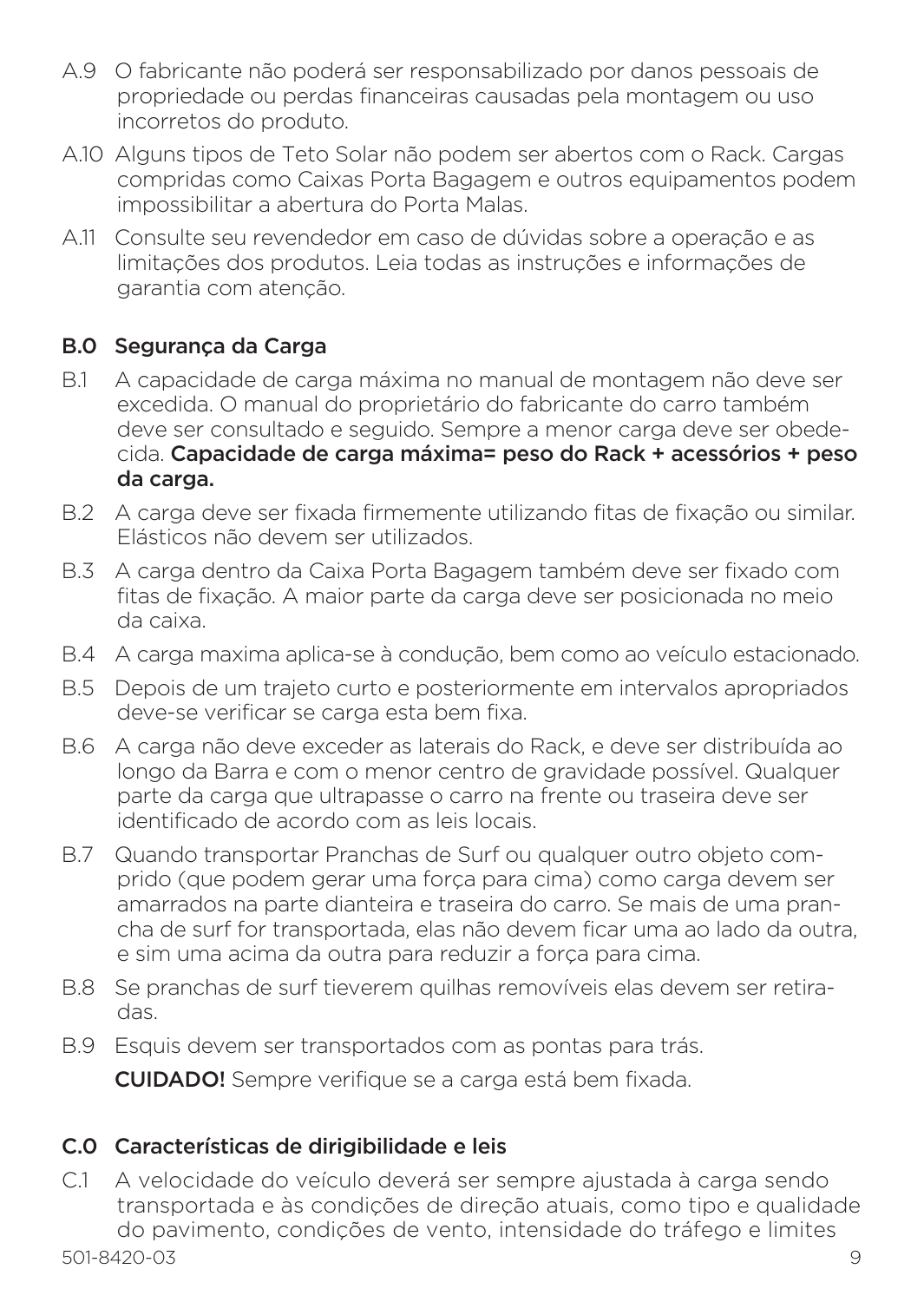de velocidade aplicáveis. No entanto, em nenhuma circunstância ela deverá exceder 80 Mph / 130 km/h. Os limites de velocidade aplicáveis e outras normas de tráfego devem ser sempre observados.

- C.2 Dirija lentamente ao passar sobre lombadas/quebra-molas. Velocidade máxima de 6 Mph / 10 km/h.
- C.3 As características de dirigibilidade e o comportamento de frenagem mudam e ficam mais vulneráveis a ventos laterais quando a carga estiver fixada no teto.
- C.4 Atenção especial quanto à altura do veículo quando transportar cargas altas (Bicicletas e outros objetos altos).
- C.5 Ao transportar bicicletas retire as cadeiras de criança, bomba de pneu e outros objetos soltos.
- C.6 Adapte a velocidade às condições da estrada e da carga transportada, verifique a tensão das barras de tejadilho com regularidade, especialmente se viajar em estradas com piso irregular.

#### D.0 Manutenção

- D.1 Verifique e substitua componentes desgastados ou defeituosos.
- D.2 O suporte deverá ser sempre limpo e bem cuidado, especialmente no inverno.
- D.3 Quando não estiver em uso, o produto deverá ser removido do veículo.
- D.4 Quando o produto for removido do veículo, todas as peças soltas deverão ser armazenadas com segurança.